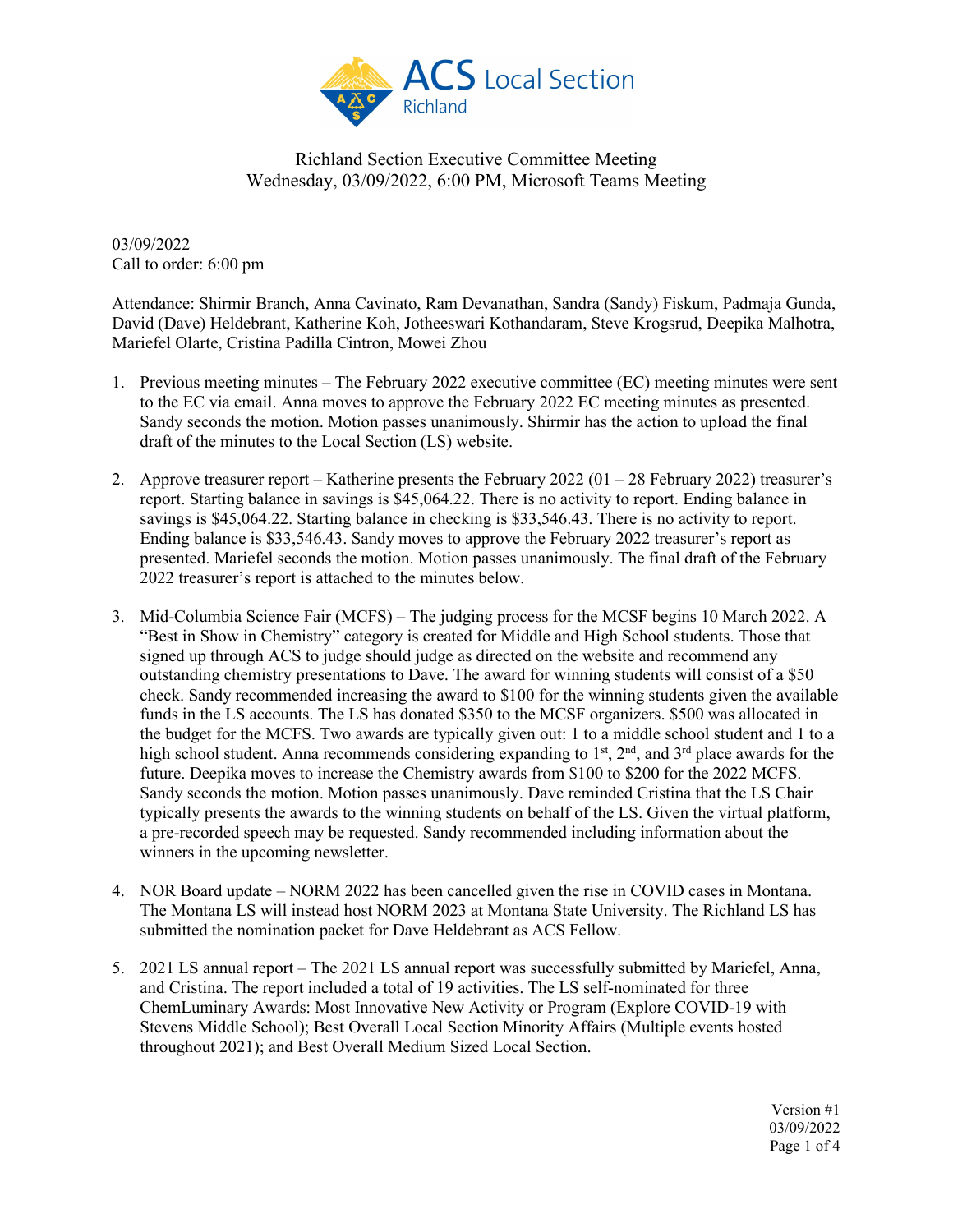

- 6. METT Grant final report Steve submitted the final report for the Members Engaging Through Technology (METT) grant. The grant was awarded to support the redesign of the LS website. Members on the EC can maintain and modify the website.
- 7. ACS History event The Richland LS collaborated with the Puerto Rico LS, New York LS, and International Chemical Sciences Chapter of the United Arab Emirates to host a seminar on the history of the ACS. The event, titled "The Past as Prologue: Essential Elements of ACS History" was hosted on Saturday, 26 February 2022 at 11:00 am EST. The event was well received. Comments included the early start time for the Pacific time zone.
- 8. Chemistry Olympiad There are 13 local students registered to participate in the ACS National Chemistry Olympiad Exam: 9 from Hanford High School, 3 from Richland High School, and 1 from Moses Lake High School. Padmaja has reached out to a few students who have expressed interested but have yet to register. The LS exam is scheduled for Sunday, 27 March 2022 at  $2:00 - 3:30$  pm on Zoom. Padmaja will need 4 volunteers to proctor the exam. The students will be split into breakout rooms and be required to screen share during the exam, which the proctors will monitor. If anyone is interested in volunteering as a proctor, please email Padmaja.
- 9. WCC event The Women's History Month event was hosted on Thursday, 03 March 2022 at 4:00 pm. Judy Giordan, ACS President-Elect, spoke on "The Power of Diversity," emphasizing how diversity of thought impacted science communication. She then hosted an open forum to discuss how to build a better communication platform throughout ACS Local Sections as well as the communities that the Sections represent. The event was well received. Judy plans to run this type of event on a larger scale at the Fall 2022 ACS meeting. Any additional feedback regarding this event can be sent to Shirmir.
- 10. Committee reports
	- a. Women Chemists (Chair: Shirmir) Updates reported above.
	- b. Government Affairs (Chair: Kristin) No updates to report.
	- c. Membership (Chair: Sandy) It was brought to the EC's attention that some members get their ACS membership dues covered by their places of employment. However, the places of employment will not cover the \$5 fee for adding a LS to their registration, which needs to be done at the same time as overall ACS member registration. As a result, some ACS members in the Richland LS are not considered LS members and do not receive notifications from the LS. Cristina and Sandy have the action to discuss this more offline. As of February 2022; there are 2 new student members, 2 reinstated members; 1 new regular member; 17 terminated memberships; 0 transfers; and 0 deaths. A welcome letter was sent to the new members to the LS.
	- d. Public Relations (Chair: Steve) The next newsletter is to be sent out before the start of summer. Any content should be sent to Steve. Cristina noted that the newsletter should be sent with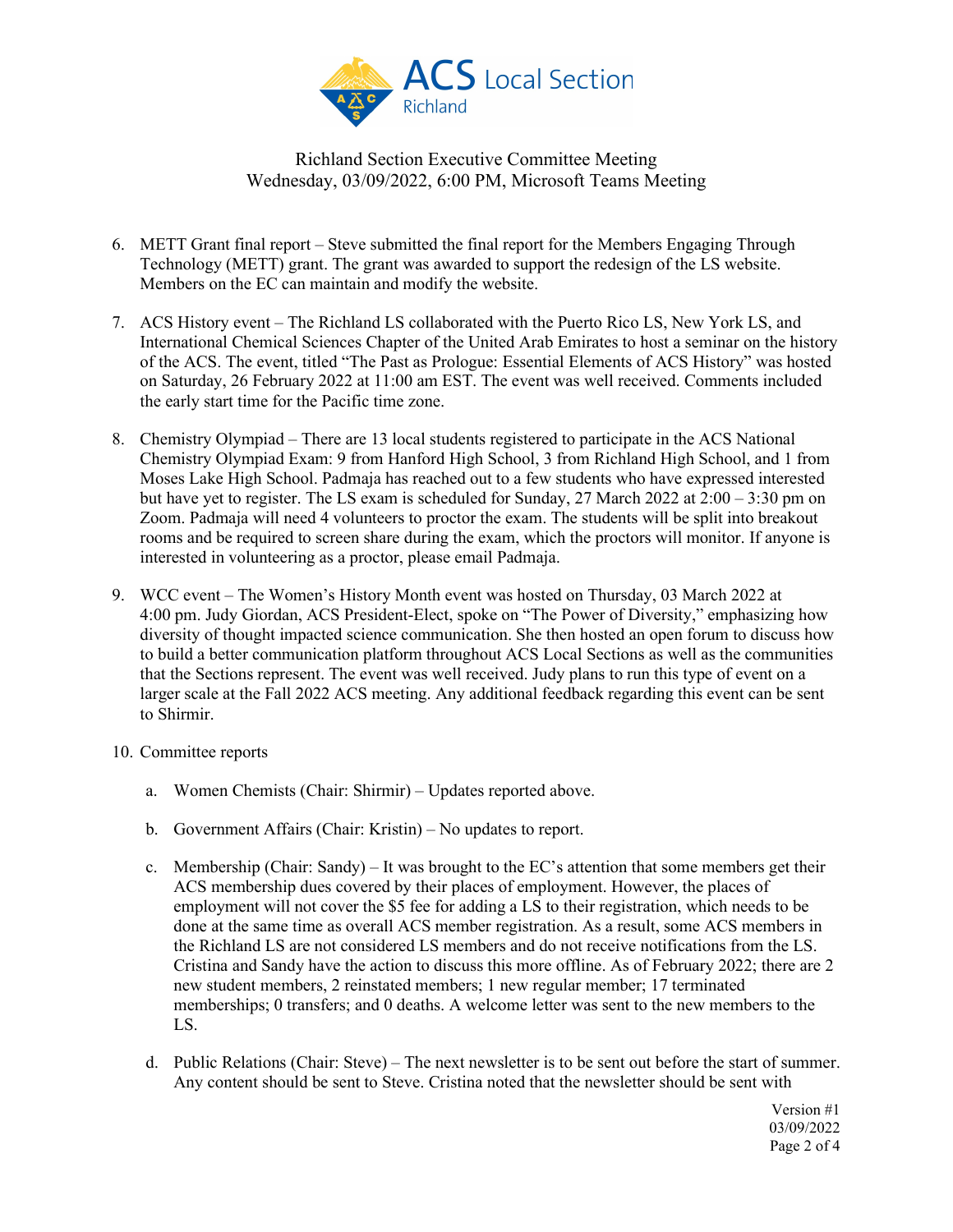

enough time to call for volunteers for the upcoming Química Bajo El Sol event being held in June 2022. Steve recommended revisiting the goals that were set during the 2019 Strategic Planning Retreat at the next EC meeting.

- e. Programs (Chair: Deepika) The next event will be a lecture trivia event hosted in April 2022. This event will relate to the upcoming Chemists Celebrate Earth Week (CCEW) theme. This year's theme is "The Buzz About Bugs - Insect Chemistry." Further inquiries can be sent to Cristina and Deepika.
- f. Environment improvement (Chair: Uriah) No updates to report.
- g. Safety (Chair: Johnny) No updates to report.
- h. Awards (Chair: Mariefel) No updates to report.
- i. Diversity and Inclusion (Chair: Anna) Updates reported above.
- j. Education (Chair: Colby) The Eastern Oregon University chemistry club will be traveling to the ACS 2022 Spring Meeting from  $18 - 22$  March 2022. With the mask mandate ending, the EOU chem club will resume hosting in person events. The first event will focus on this year's CCEW theme. If anyone is interested in ordering CCEW materials, please contact Anna. Deepika has the action to ask Sonia Alcantar Anguiano if she requires any supplies for the Química Bajo El Sol event.

Anna moves to adjourn the March 2022 executive committee meeting, Mariefel seconds the motion. Motion passes unanimously.

Cristina adjourns the March 2022 executive committee meeting at 7:04 pm.